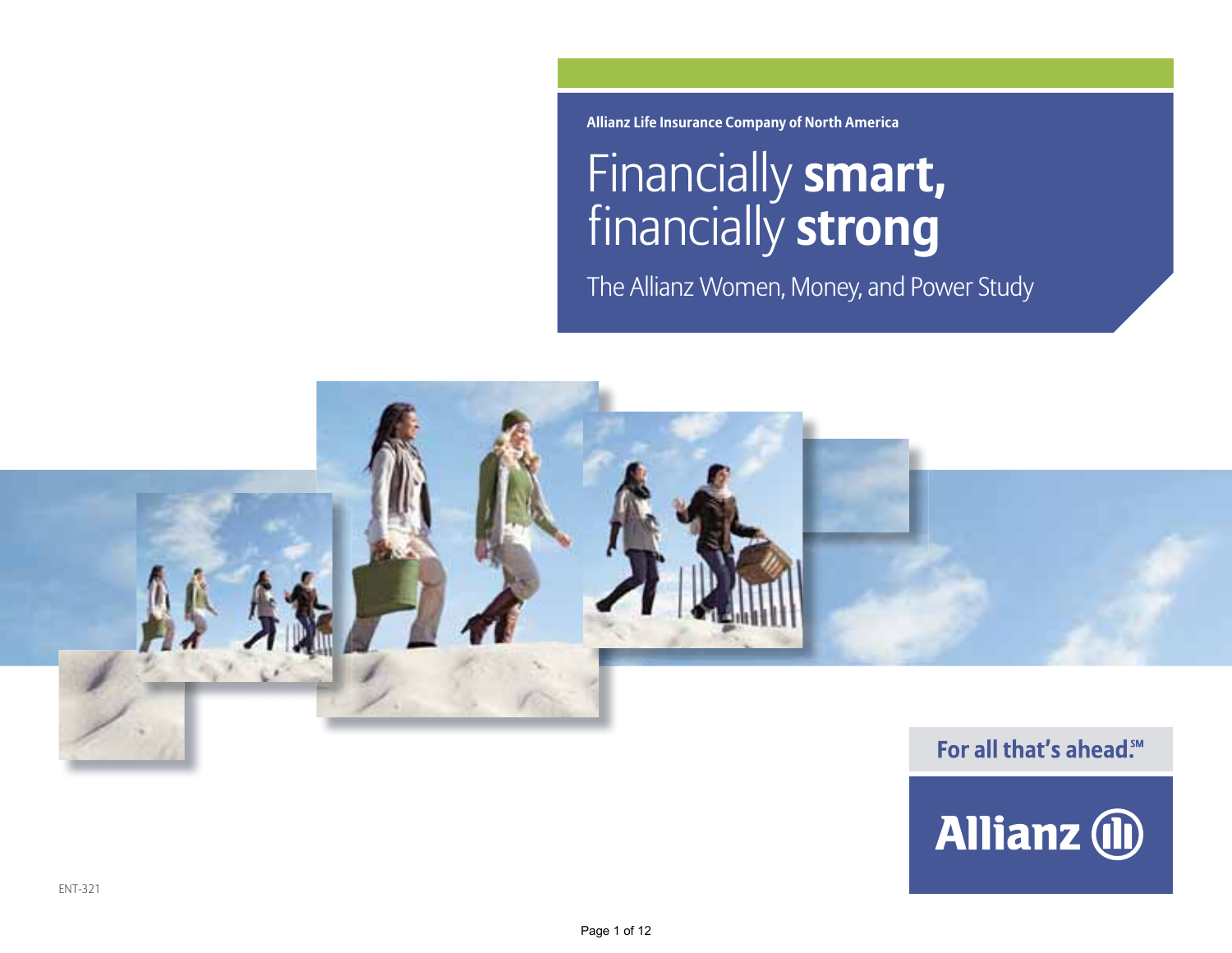# **Which step,**  which direction?

**My name is Joyce.** I've been divorced for a little over three years and have two grown children. I share a condo with my dog, Sam, and enjoy spending time outside.

My daughter was married last spring and is expecting my first an area technical institute.

My father died last year and my mother recently suffered a series of small medical setbacks.

For the past 12 years, I've worked as a tech for a small veterinary clinic, earning a modest but comfortable salary. Over the years, I've steadily contributed to my 401(k) plan.

When I was married, my husband handled all the household finances and investments. I was responsible for paying the bills

debt. By all outward appearances, I should be well on track to retire

#### **But I'm not so sure.**

Earlier this year, I checked out a library book on finance and investing. But I struggled with the concepts and how they applied to my situation. I also enrolled in a community education class on retirement planning, but didn't really know what questions to ask.

I still worry about the possibility of someday ending up a homeless "bag lady." I know I need to take steps to plan for my future.

Page 2 of 12

I'm just not sure what those steps are, and in what direction to take them.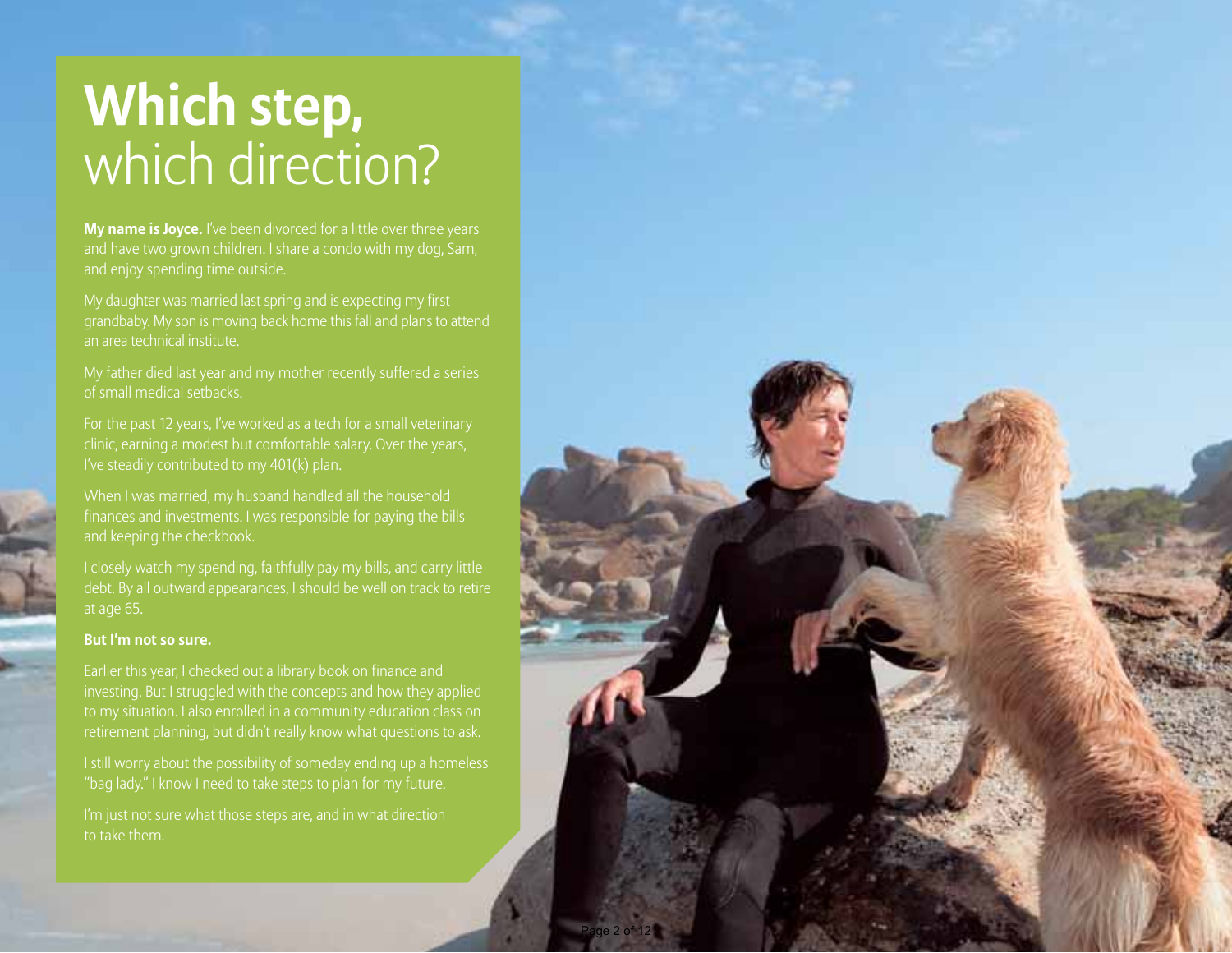# You're not alone…

If you're like many of today's emerging financially empowered women, you can relate to Joyce's situation and concerns.

On one hand, you have much to celebrate. Women have made impressive social strides over the past few generations. Compared to women before you, you're more educated, earn a significantly higher income, and assume a more powerful role in the workplace. Sixty-six percent of women consider themselves to be the CFO of their household.<sup>1</sup> What a remarkable achievement!

On the other hand, despite all of this tremendous progress, 90% of women surveyed in 2006 said they feel somewhat financially insecure.2 You too may feel this way.

The Allianz Women, Money, and Power Study will help you take steps to move forward.

"You may never know what results come of your action, but **if you do nothing, there will be no result**."

– Mahatma Gandhi

2 The Allianz Women, Money, and Power Study, 2006. 1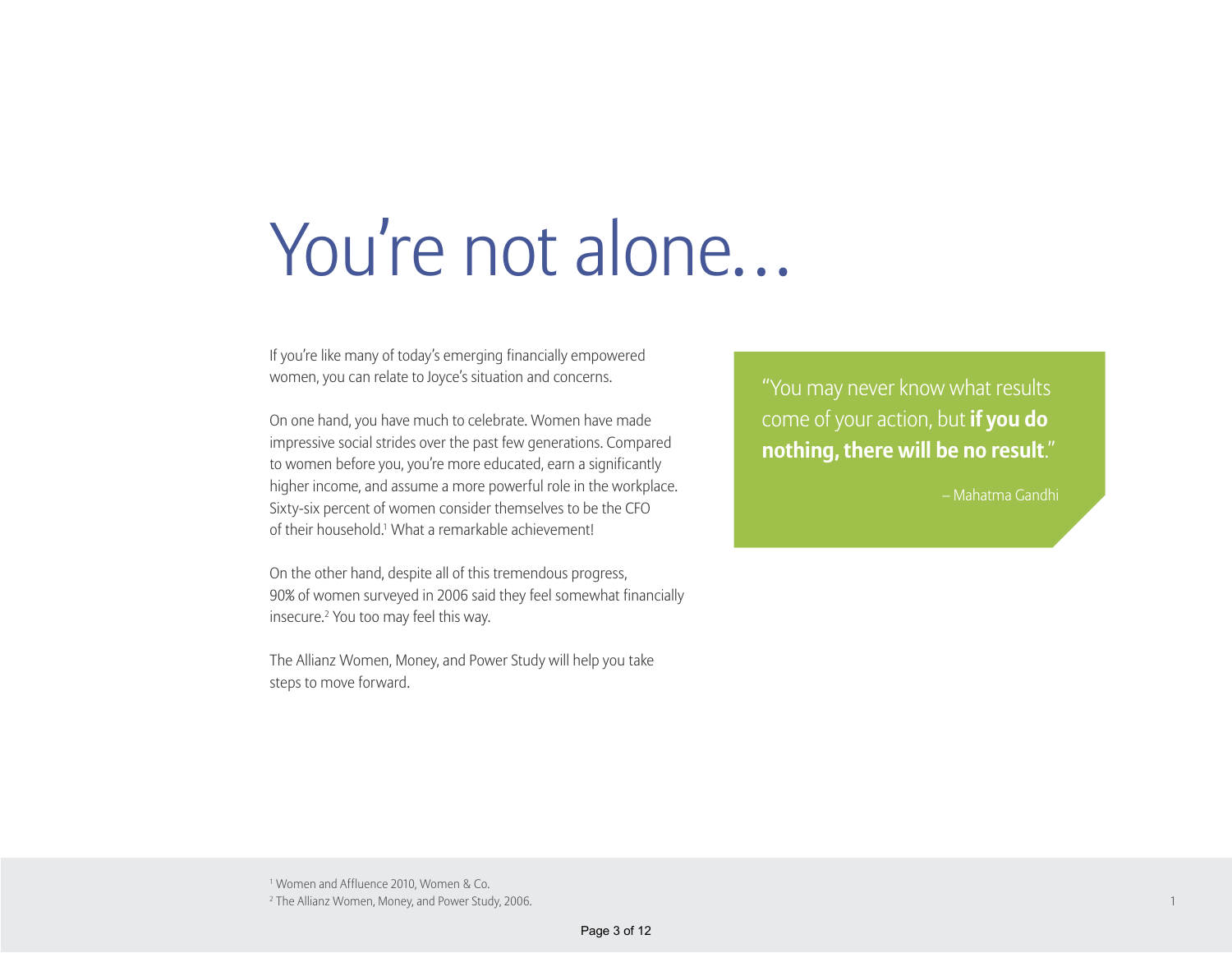### Your evolving role in society and the economy

Your role in society, the economy, and at home has advanced to the point where an increasing amount of financial decision-making falls on your shoulders. Unlike your counterparts in past generations, today you find yourself in the middle of a societal and economic shift. Consider the following facts:

- The percentage of women in the workforce has increased significantly since 1950.<sup>1</sup>
- Out of college graduates in 2009, more than 57% were women.<sup>2</sup>
- Women are the sole or main breadwinners in nearly a third of U.S. households.3

While you're forging new roles, society has been slow to keep pace with your new reality.

FINANCIALLY EMPOWERED WOMEN HAVE BECOME **VALUABLE CUSTOMERS**  for financial products.

#### Lingering traditional values

For generations, women typically weren't educated on matters of investing and finance – at home or in school. Parents were reluctant to share family finances or spend time teaching their daughters to be financially independent. Instead of advising them to be knowledgeable and financially "well-prepared," parents encouraged their daughters to "marry well." And few school counselors encouraged young women to pursue careers in insurance and finance. Little has changed. A study commissioned by Allianz Life Insurance Company of North America (Allianz) showed that only 18% of women taught their children about finances.4

Today, women are breaking through the final barrier to gender equality – financial empowerment. Yet at times, many industries still fail to recognize women as distinct and valuable customers for financial products and services. Leaf through any of your favorite women's magazines. You'll notice an almost complete lack of articles on money and investing, or ads for insurance and financial products.

#### He said, she said

Men and women view financial matters from radically different perspectives. Women are inclined to take a more holistic approach to planning their financial future. Men are more likely to make quick decisions based on "hot" tips. Women generally feel burdened with the worries that go along with increasing responsibilities that require greater financial decisions. Men tend to see themselves as more analytical and open to taking greater financial risks. And while women perceive arguments about money as issues of power and control, men are more likely to attribute them to a lack of trust. Yet on the whole, financial professionals address the financial needs of women the same way they handle the needs of men.

As society moves from a model where – in relationships – men were the primary finance and investing decision-maker, to a new reality where decisions are made jointly, partners often struggle with emerging misunderstandings, miscommunications, and conflicts. It's no secret that money is the major cause of disharmony in relationships today.

- <sup>3</sup> U.S. Bureau of Labor Statistics, "Women in the Labor Force: A Data Book," December 2010.
- 4 The Allianz Women, Money, and Power Study, 2006.

<sup>1</sup> BLS Spotlight on Statistics, "Women at Work," March 2011.

<sup>2</sup> U.S. Department of Education, National Center for the Education Statistics, 2010.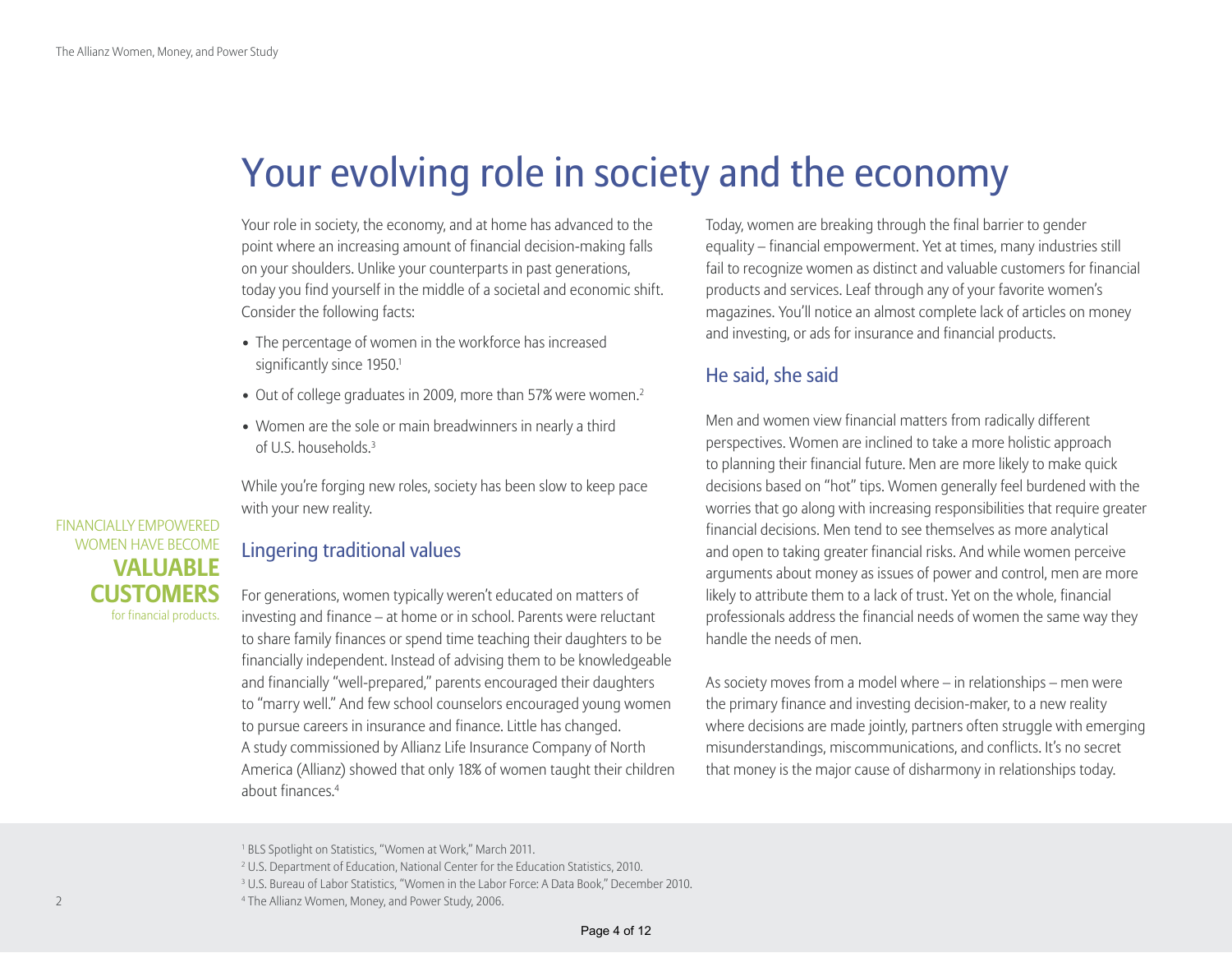#### Life events

Did you know that a large percentage of all women will be solely responsible for their finances at some point in their lives? Are you prepared for that possibility?

 Key life events are critical times to **TAKE CONTROL**  of your financial future. At each stage of life come events that can shape your financial needs and concerns, and impact your ability to plan for and achieve long-term financial goals. It's during these life-defining events that it's critical to take control of your financial future. Can you relate to any of them?

- College/career planning as you get started in your profession, change jobs, go back to college, move up the career ladder, or plan for your child's education, you want to make sure that you're covered financially for unexpected expenditures.
- Family whether you're moving in together with your partner, getting married, or having your first child, changes in your family status means changes in your financial security needs.
- House and home whether you're buying your first home or downsizing to a condominium, you need the right financial strategies to help you purchase and protect the things you hold valuable.
- Starting a business becoming self-employed or starting a business is a big step that brings new challenges and responsibilities. Financial security forms the basis for your business success.
- Starting over if you become divorced, widowed, or find yourself in an "empty nest," changes to your family dynamics may involve additional challenges you didn't originally plan for, and your financial plans can change unexpectedly.
- Retirement if you want to maintain your standard of living during retirement, you have to plan carefully. Social Security may not be enough. Making the right financial decisions now can have an enormous impact on the dynamics of your future.

Lingering traditional values, lagging society response, differences between the genders, and life stages and events all serve as challenges to today's financially empowered woman. **Have you considered and prepared for the possibilities?**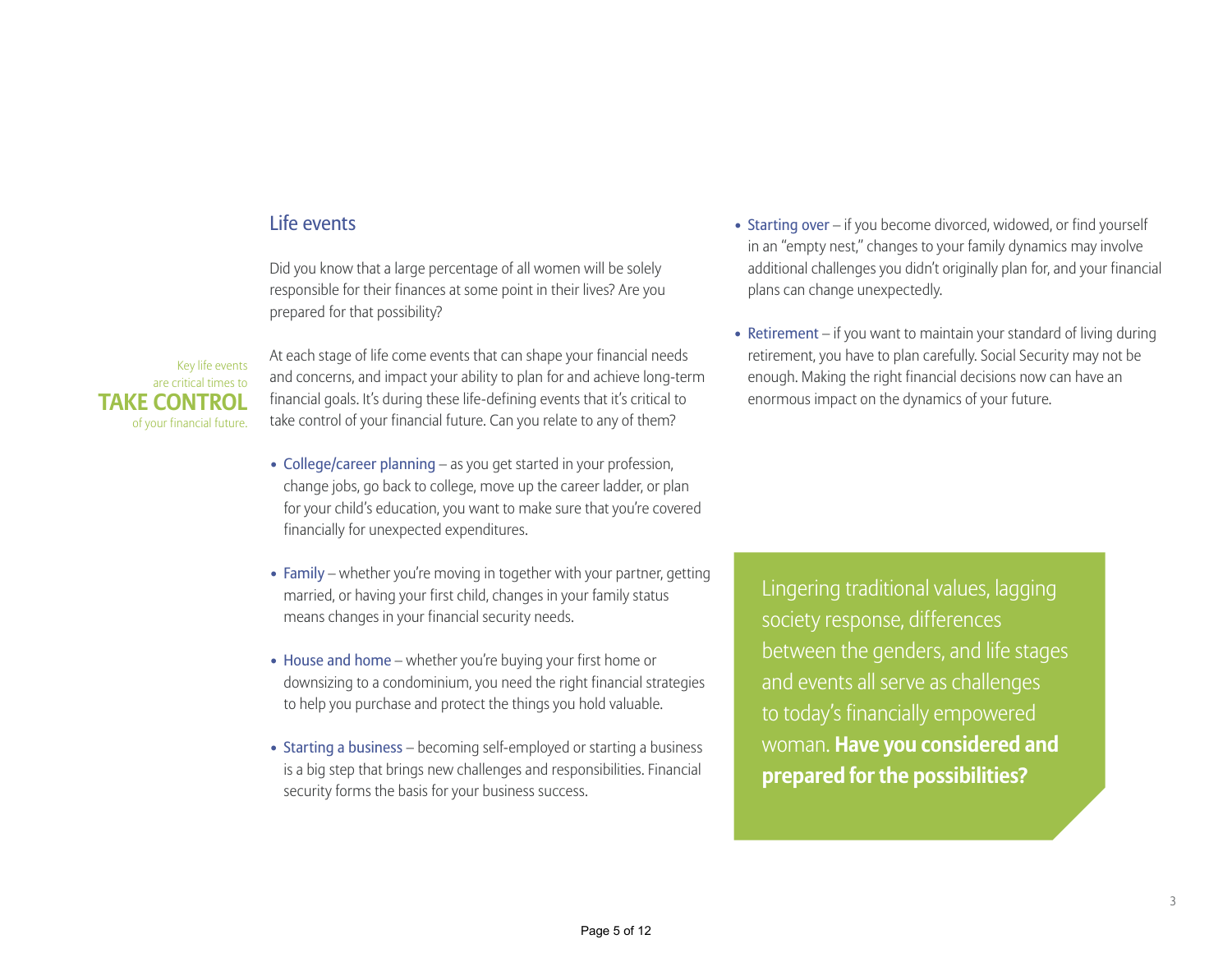

 PLANNING **AHEAD** can reduce the stress of caring for two generations of family.

With today's increasing longevity, a growing number of middleaged women face the challenge of serving as caregivers to aging parents while still raising children at home. Known as the "Sandwich Generation," these women find themselves squeezed between two generations of family members who need their attention and care. The circumstances can create high levels of stress and negatively influence the ability to institute long-term financial goals.

If you find yourself in this situation, you can help lessen its emotional and financial impact by planning ahead:

- Set financial goals and reevaluate them frequently.
- Manage your debt.
- Create a retirement strategy.
- Save for your children's college expenses early on, and discuss with them the level of financial support they can expect to receive from you.
- Sit down with your parents and ask them about their plans and strategies for the future. This also may be a good time to talk to them about the legacy they want to leave after they're gone.

The knowledge, experience, and support of a financial professional can ease this process, and help Sandwich Generation women overcome their financial obstacles.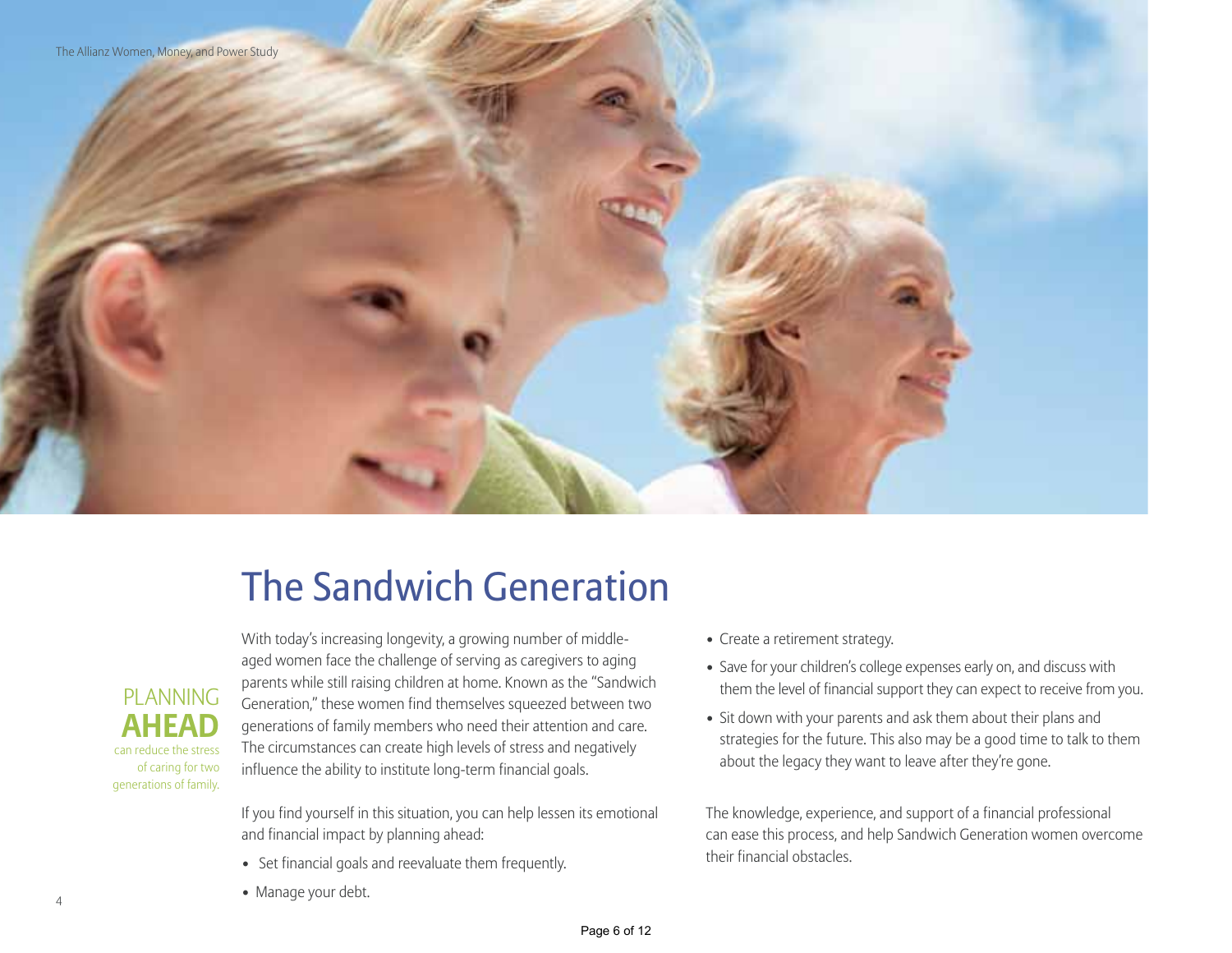### Your emerging role as a financially empowered woman

Despite all the challenges you face, you continue to revolutionize your role with money and power. As you pioneer new relationships to money, you're venturing into unknown territory and may be asking yourself:

- Exactly what role should I assume?
- How much control should I assume over my financial life?
- Should I plan to be solely responsible for all of my finances?
- Should I seek more information, or work with someone who has financial expertise?
- Should I share financial responsibilities with my partner or family?
- How should I communicate about money?
- What are the advantages and disadvantages of my decisions?

Each financial persona is marked by a set of UNIQUE **ATTITUDES** regarding money.

The Allianz Women, Money, and Power Study found that women have been responding to these questions by assuming one of five distinct financial personas. Each of these behavior types is characterized by unique attitudes and behaviors toward money and power. Read through them and see which one best describes you.

#### Financial dreamer

Intimidated by money and investing, you feel helpless and hope that someone else will help you take care of your financial problems. If in a relationship, you usually defer all financial matters to your partner. You have the most to gain by consulting with a financial professional.

#### Financial avoider

You feel overwhelmed by all the financial choices available to you. A lack of financial knowledge keeps you from taking the necessary steps to resolve your financial problems. You know you would benefit by seeking the help of a financial professional. You just have trouble taking that first step.

#### Financial initiator

You're self-assured, empowered, and optimistic. You're quite clear about your financial goals, and typically know how to achieve them. You take the initiative to work with a financial professional for advice and guidance.

#### Financial collaborator

When in a relationship, you're healthy, happy, and cooperative. You provide family financial comfort and stability. You and your partner share equally in financial decisions and actions, including working with a financial professional.

#### Financial analyzer

You have a good understanding of household finances, and take initiative in thoroughly researching investment opportunities and tracking financial results. You're a comparison shopper, an avid saver, and rarely purchase something you can't afford. Chances are, you've worked with a financial professional in the past.

#### **Knowing your particular behavior**

type will allow your financial professional to better understand you, and in turn, better understand your decisions and personal approach to planning for your financial future.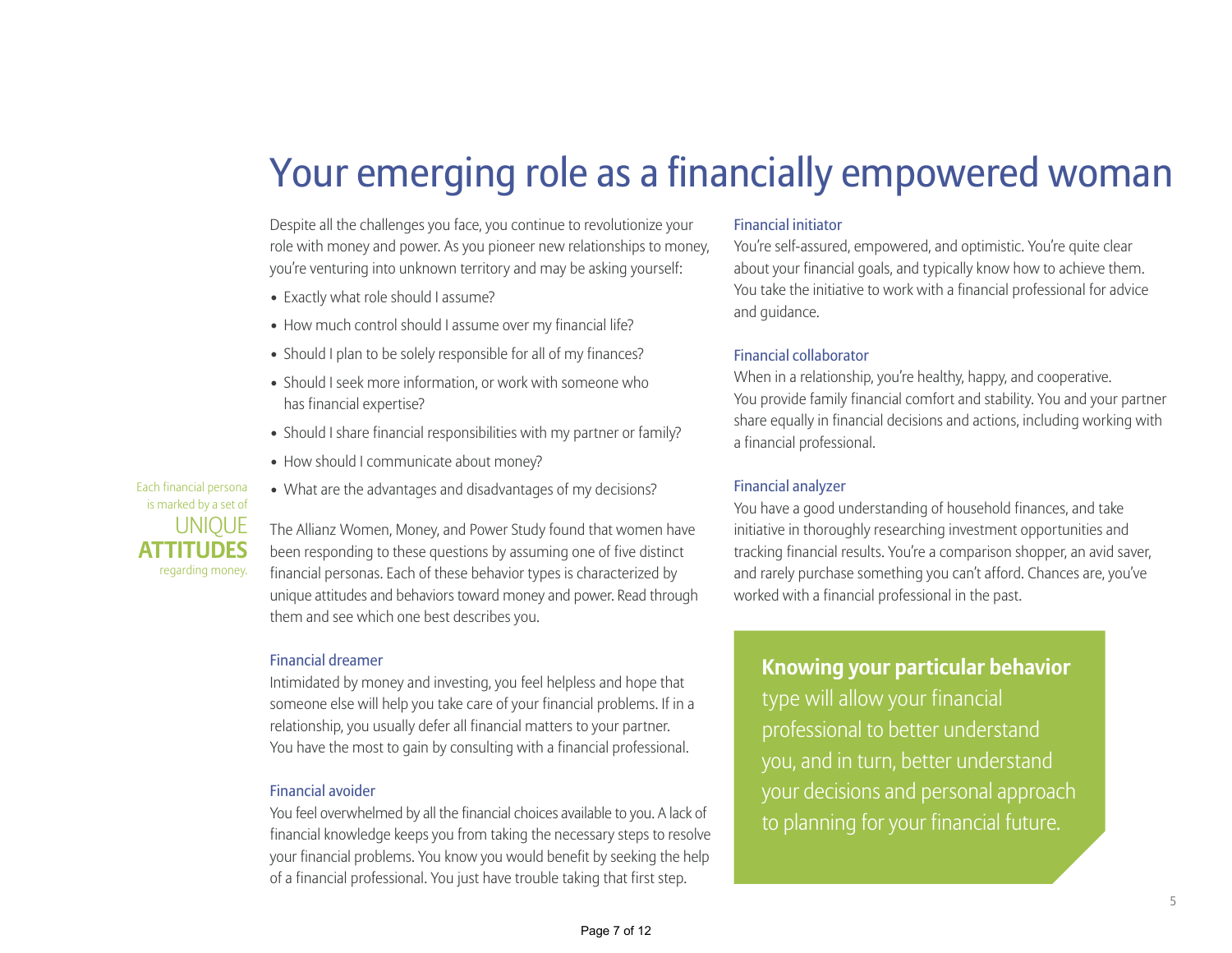6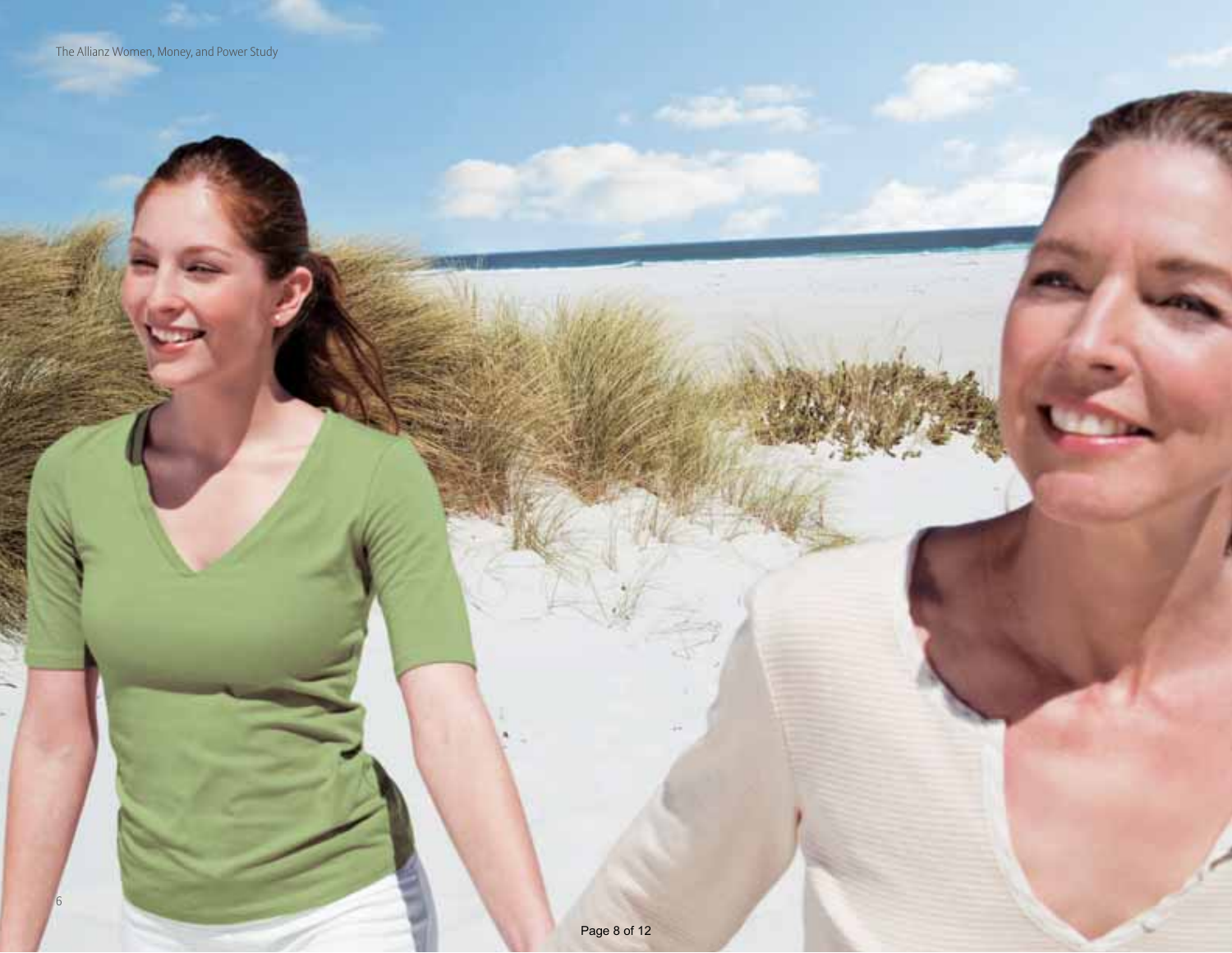## Taking the first step forward

Your financial goals and objectives will vary depending on what stage of life you're in. Whether you're starting a new job, getting married, buying a home, starting a business, or approaching retirement, there's an important point to keep in mind: It's never too early – or too late – to start taking control of your financial security.

#### Knowledge is power

Women say they're **MORE CONFIDENT** when they work with a financial professional.

Over 40% of women surveyed said that the lack of sufficient knowledge was the single largest barrier to getting more involved in managing savings and investments.<sup>1</sup> If you want to learn more, the experience and expertise of a financial professional is invaluable. Please consider the following:

- Women who work with a financial professional felt 50% more responsible, confident, and optimistic.1
- Women who work with a financial professional were 50% more likely to have more financial security, clarity, and satisfaction.<sup>1</sup>
- Women who work with a financial professional were far more likely to teach their kids to be financially independent.<sup>1</sup>

#### **Tips for preparing to meet with your financial professional**

- Review the five distinct roles financially empowered women are creating today, and note which one
- Write down your three biggest concerns
- If you're caring for aging parents or anticipate you may need to someday, consider involving them.
- investing decisions, invite your partner along.
- Finally, ask your financial professional about any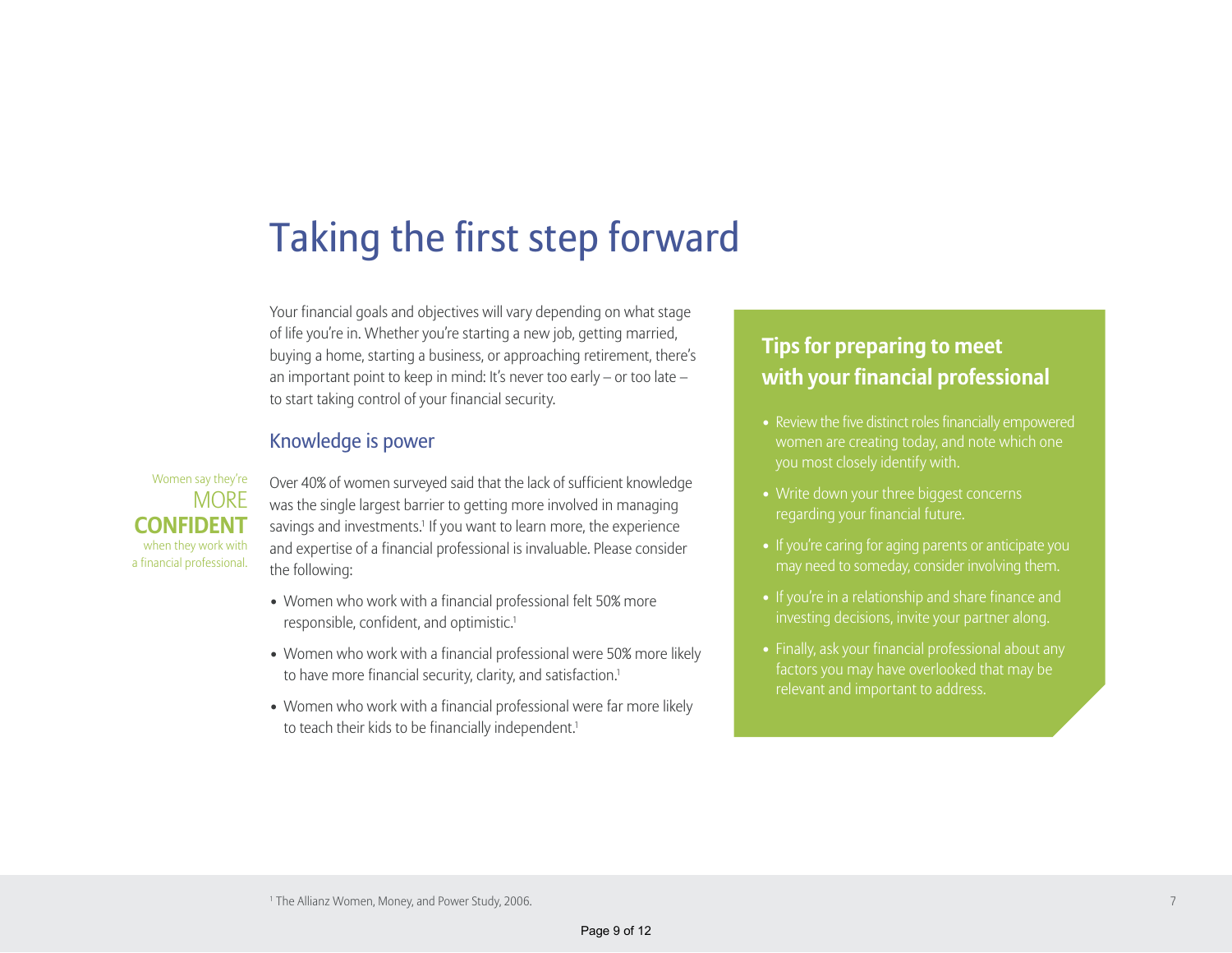# The Allianz Women, Money, and Power Study

To quantify the attitudes and behaviors of women toward money, finance, and investing, Allianz Life Insurance Company of North America commissioned a national survey. The Allianz Women, Money, and Power Study examined women in a variety of stages of life, and took into consideration varying family dynamics.

We partnered with Ken Dychtwald, Ph.D., president of Age Wave, to design the study, and with Harris Interactive to conduct the survey.

A random sampling of women and men were asked to identify their attitudes, behaviors, and personality traits regarding money and investing. Harris Interactive fielded a nationwide online survey among a total of 3,183 U.S. adults, of whom 1,925 were women and 1,258 were men.

For more information about The Allianz Women, Money, and Power Study, please visit www.allianzlife.com.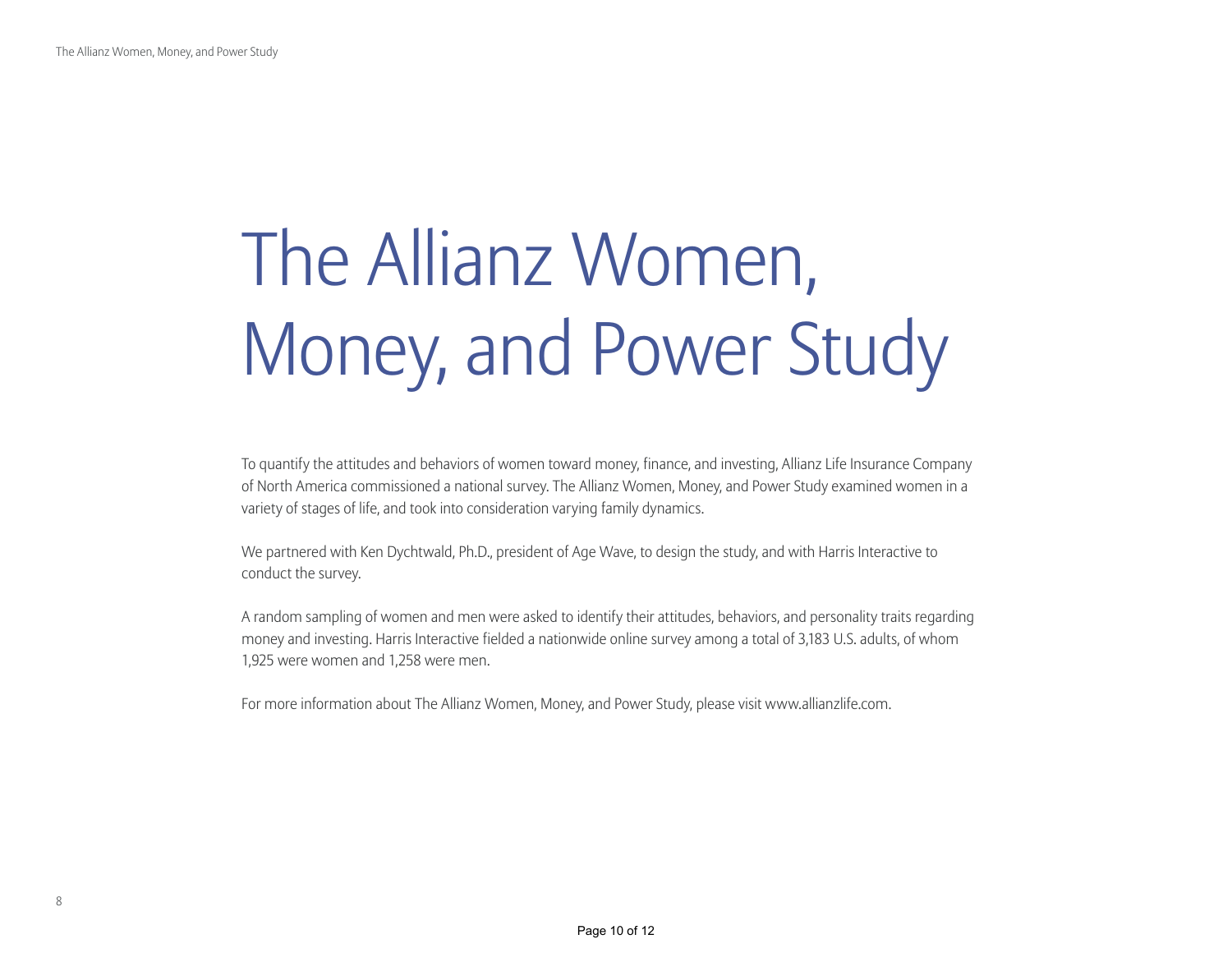# **Take control** of your financial future.

To learn more about overcoming your financial challenges and achieving your financial goals, contact your financial professional today.

Page 11 of 12